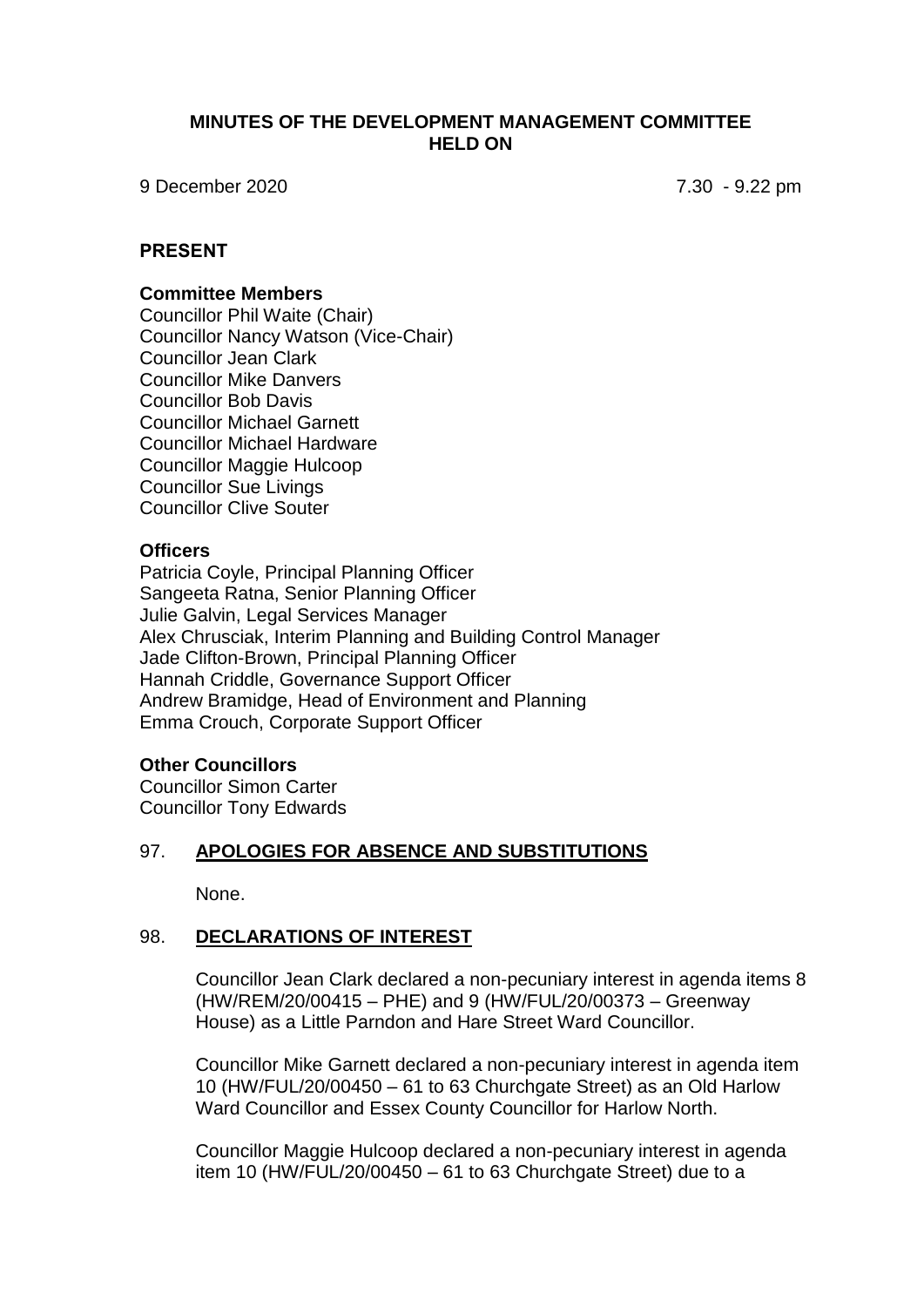personal connection to the applicant and confirmed she would withdraw from the debate.

Councillor Sue Livings declared a non-pecuniary interest in agenda item 10 (HW/FUL/20/00450 – 61 to 63 Churchgate Street) as an Old Harlow Ward Councillor.

Councillor Clive Souter declared a non-pecuniary interest in agenda items 4 (HW/FUL/19/00290 – Part of Terminus Street Car Park and Land South of the Car Park), 8 (HW/REM/20/415 – PHE) and 9 (HW/FUL/20/373 – Greenway House).

Councillor Phil Waite declared a non-pecuniary interest in agenda item 10 (HW/FUL/20/00450 – 61 to 63 Churchgate Street) due to a personal connection to the applicant and confirmed he would withdraw from the debate.

#### 99. **MINUTES**

**RESOLVED** that the minutes of the meeting held on 11 November 2020 are agreed as a correct record and signed by the Chair.

# 100. **MATTERS ARISING**

None.

### 101. **WRITTEN QUESTIONS**

None.

### 102. **PROCEDURE FOR CONSIDERATION OF PLANNING APPLICATIONS**

**RESOLVED** that the procedure for the conduct of the meeting is noted.

### 103. **HW/FUL/19/00290 - PART OF TERMINUS STREET CAR PARK AND LAND SOUTH OF THE CAR PARK, VELIZY AVENUE**

The Committee received a report and application (HW/FUL/19/00290) on the partial demolition of the existing car park and redevelopment of the site for a mixed-use development comprising a part 9, part 10 and part 11 storey building, providing 150 residential dwellings, 1,808.7 sqm of commercial floorspace in flexible A1/A3/A4/B1/D1 use, a gym, a reconfigured car parking layout, cycle parking and storage and refuse stores. Plus public realm improvements and the creation of a new landscaped pedestrian and cyclist entrance to the Town Centre.

The Committee also received a supplementary report containing information which had been received after the publication of the agenda. This included further correspondence received from the applicant.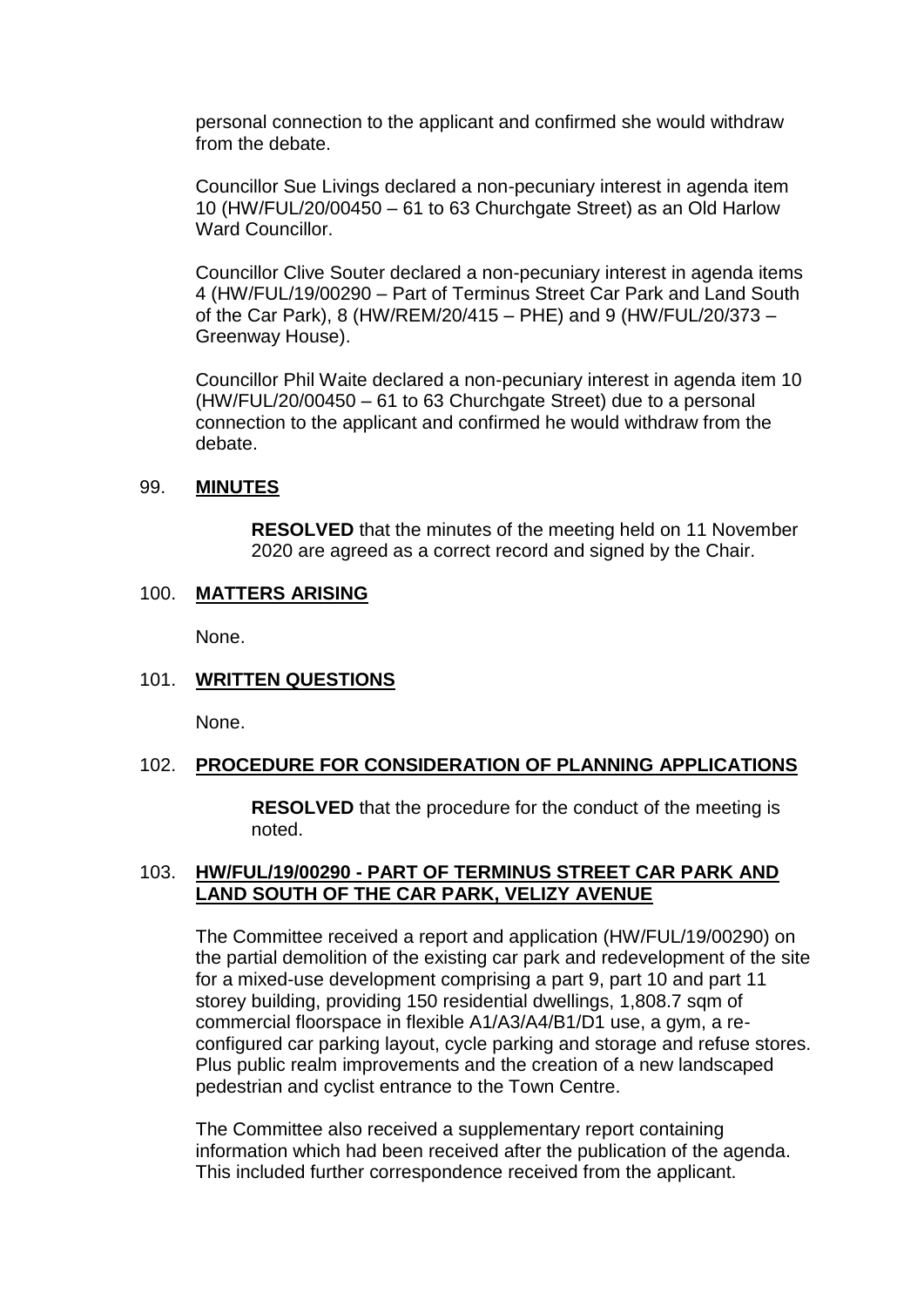Presentations were heard from one objector and the applicant's agent.

**RESOLVED** that planning permission is **GRANTED** subject to the applicant entering into an appropriately worded Section 106 Legal Agreement based on the requirements identified within the report, the additional proposed conditions and amended recommendations as per the Supplementary Agenda, and the following amendments agreed by the Committee:

- i. The claw back provision/review mechanism to be included in the S106 shall require the Planning and Building Control Manager consult with the Chairman of the Development Management Committee and the Leader of the Council as to allocation and prioritisation of any monies recovered against the submitted list of planning contributions sought.
- ii. The allocation of the £150,000 contribution shall be delegated to the Planning and Building Control Manager in consultation with the Chairman of the Development Management Committee and the Leader of the Council.
- iii. The claw back provision/review mechanism within the S106 shall require details of sales values but also construction and other costs.
- iv. Amendment to condition 14 as set out below: *Prior to first occupation of the development hereby approved, the developer shall submit details of the proposed location of the 11 affordable housing units within the development and secure approval for the details from the Local Planning Authority. These submitted details shall demonstrate how the location of the affordable housing units has been "pepper potted" and dispersed through the development as a whole. The location of the affordable housing units shall be implemented in accordance with the approved location details. Reason: To ensure the location of the affordable housing*

*units is acceptable.* 

# 104. **HW/REM/20/00415 - PHE, COLDHARBOUR ROAD**

The Committee received a report and application (HW/REM/20/00415) on the reserved matters approval (access, appearance, landscaping, layout and scale) for the development of 22,625sqm gross internal area of new floorspace for research and development uses (Use Class B1) and the refurbishment of existing buildings for research and development uses and ancillary uses following outline planning permission HW/OUTAM/17/00372.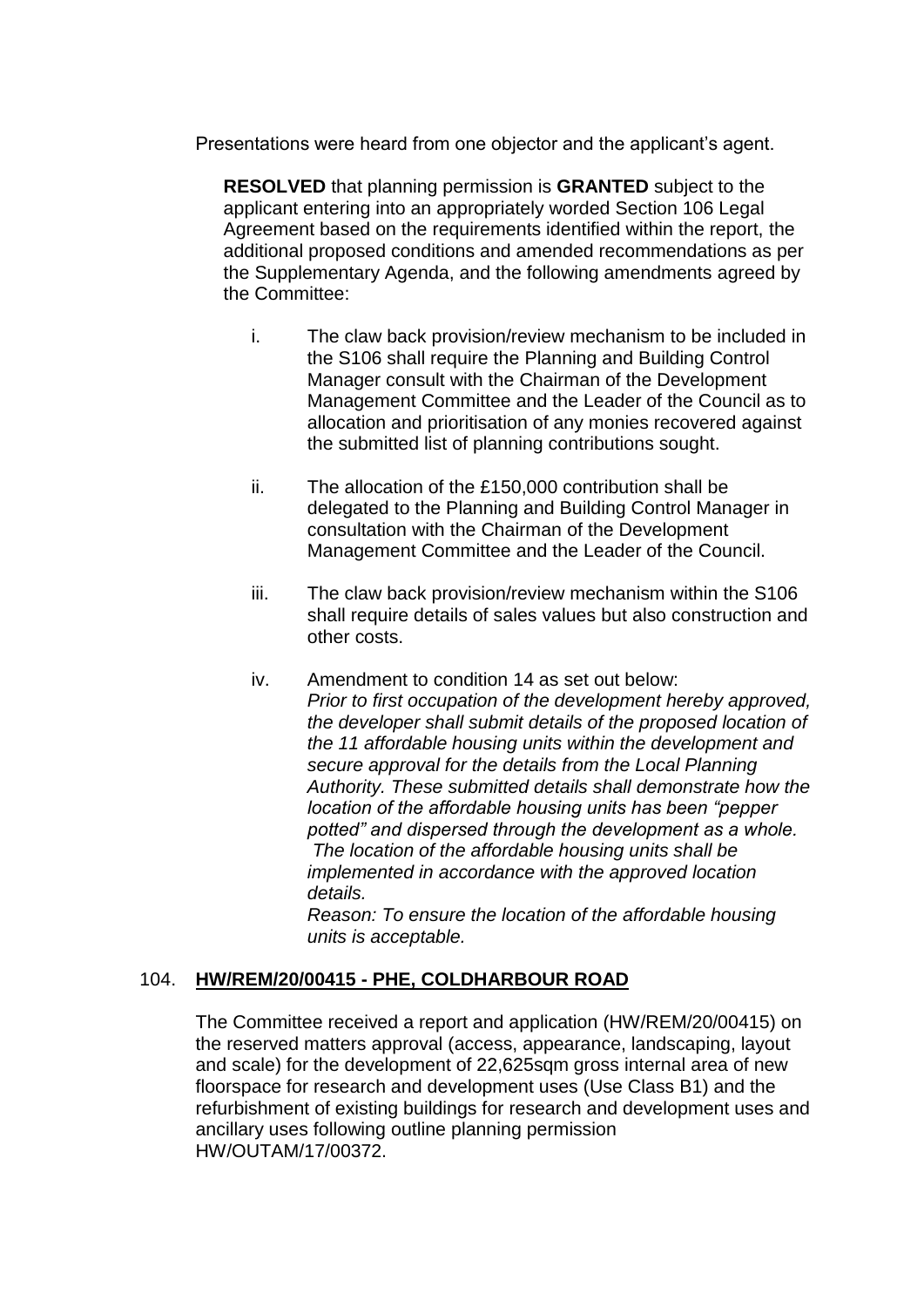The Committee also received a supplementary report containing information which had been received after the publication of the agenda. This included further correspondence received from the applicant.

**RESOLVED** that planning permission is **GRANTED** subject to the conditions in the main published agenda and supplementary agenda.

### 105. **HW/FUL/20/00373 - GREENWAY HOUSE, PARKWAY**

The Committee received a report and application (HW/FUL/20/00373) on planning permission for the erection of four storey building comprising office space and 32 flats, together with parking, refuse area and rooftop amenity space.

The Committee also received a supplementary report containing information which had been received after the publication of the agenda. This included an update to the recommendation in the main published agenda.

A representation was heard from the applicant's agent.

**RESOLVED** that planning permission is **REFUSED** for the following reasons:

- a) The proposed residential use fails to accord with the site allocation within the Adopted Replacement Harlow Local Plan 2006 and the Harlow Local Development Plan Pre-Submission Publication 2018 which allocates the site for employment use within the Pinnacles Employment Area. The proposed residential use within the Employment Area would not therefore accord with the aspiration of the Development Plans, and the proposal fails to have sufficient regard to the proximity of the incompatible adjacent employment uses on the health, safety, amenity and wellbeing of future residents, contrary to policies ER5, ER6, SD3 and SD5 of the Adopted Replacement Harlow Local Plan 2006 and policies PL1, PL2 and PR1 of the Harlow Local Development Plan Pre-Submission Publication 2018.
- b) The proposed development by reason of its location, access to and distance from local services and facilities with poor public transport links and choices would create a functionally isolated development whereby future occupants would be reliant on private car journeys to access sufficient facilities and services for everyday life which would represent unsustainable development that would result in additional vehicles within the Employment Area to the detriment of pedestrian and highway safety. The development is therefore found to be contrary to the provisions of policies SD3 and